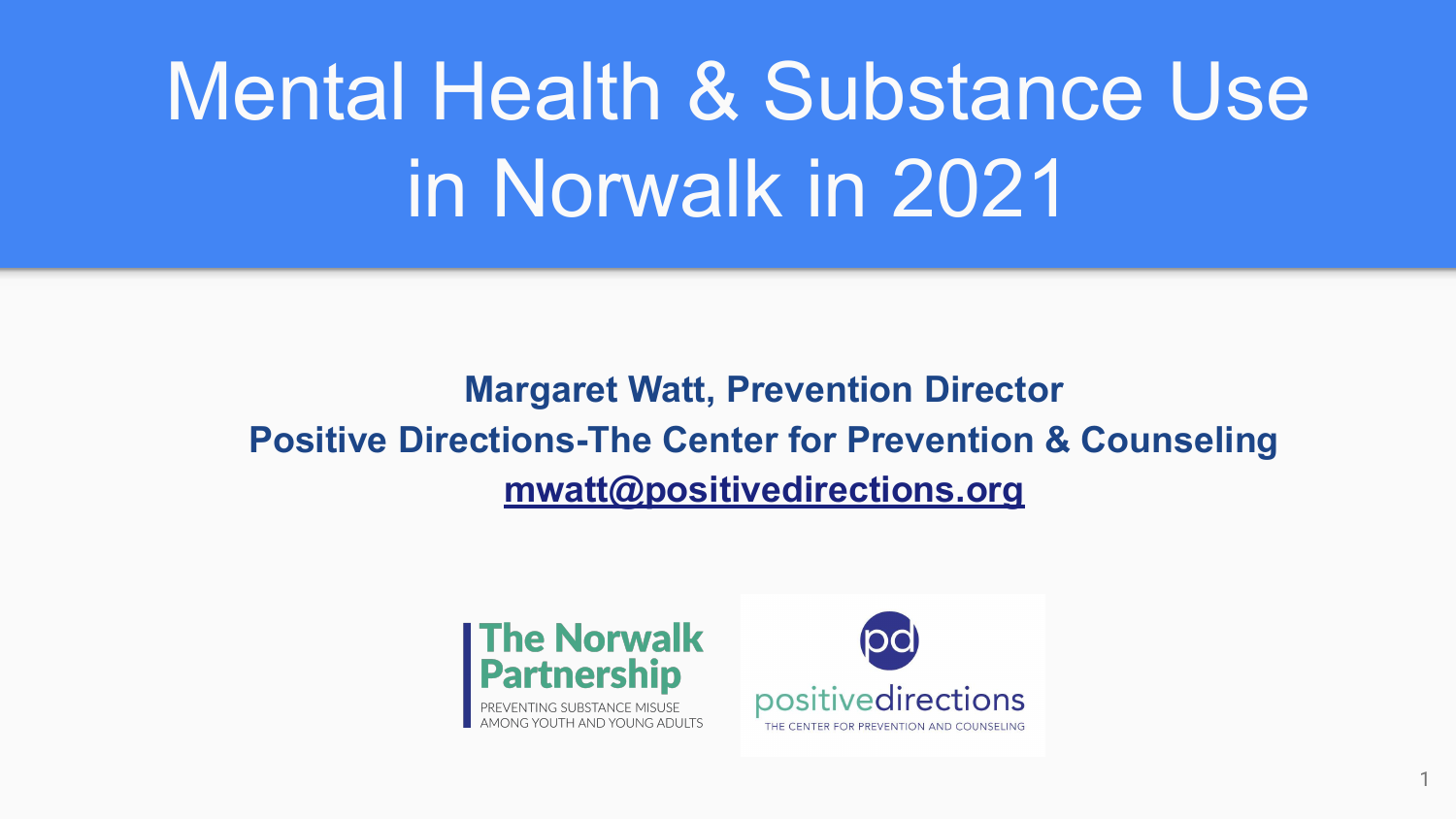# About The Norwalk Partnership (TNP)

- Norwalk's substance use prevention coalition ([www.thenorwalkpartnership.org](http://www.thenorwalkpartnership.org))
- Coalition of local residents & community organizations
	- Positive Directions-The Center for Prevention & Counseling is the manager and fiduciary for the federal Drug-Free Communities (DFC) grant
	- Human Services Council is the fiduciary for the state and local grants
- Data presented tonight were funded through Positive Directions' DFC grant
- Alignment with Norwalk ACTS to use data for mental health & substance use planning

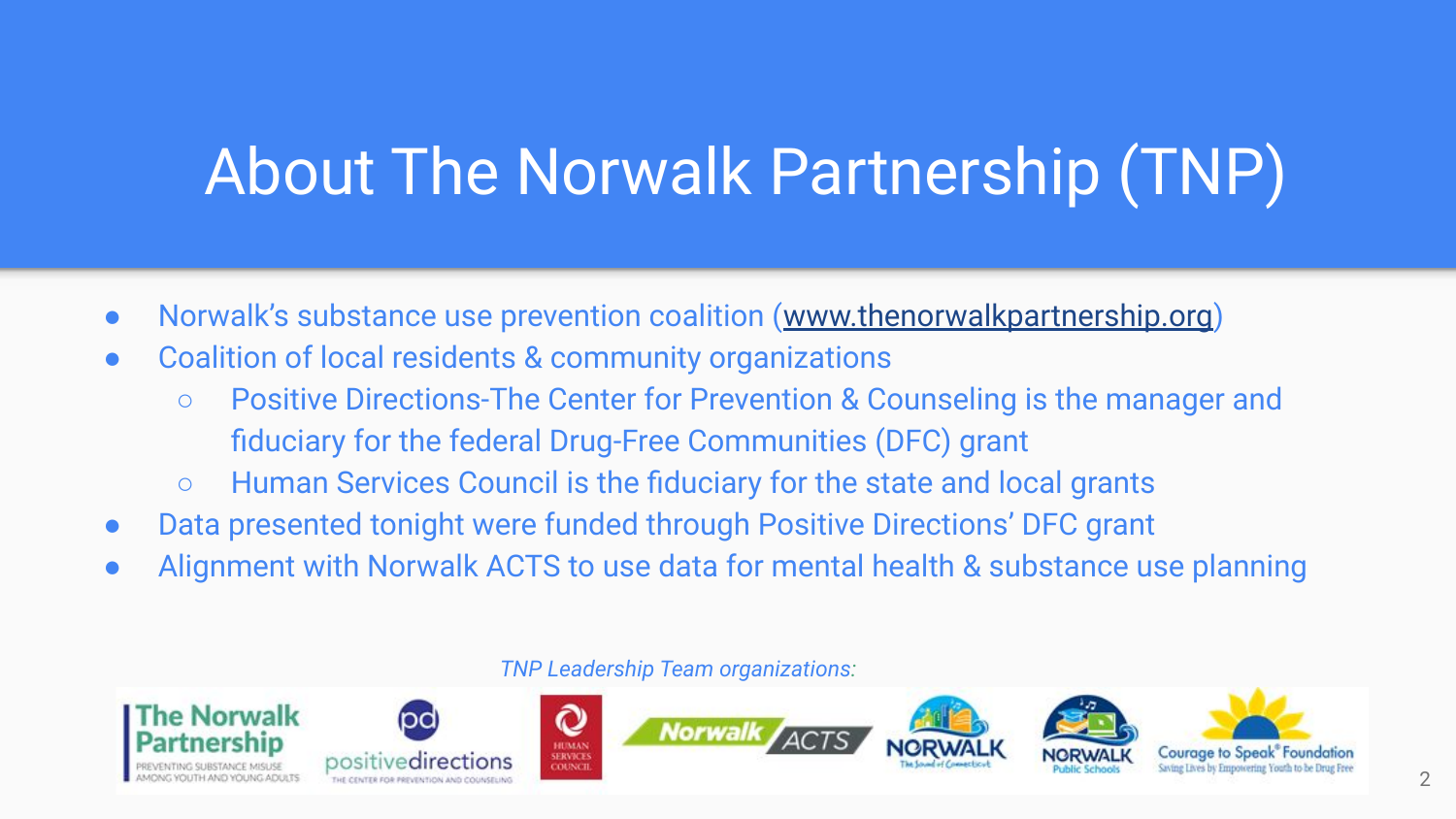# Adult Mental Health in Norwalk



**In TNP's March 2021 survey of community members, Norwalk adults reported:** 

- **Biggest** negative impact of COVID is on emotional wellbeing (43%)
- 34% scored positive for anxiety
- 30% scored positive for depression
- 27% reported worse relationships with family/friends
- 22% reported poorer access to mental health services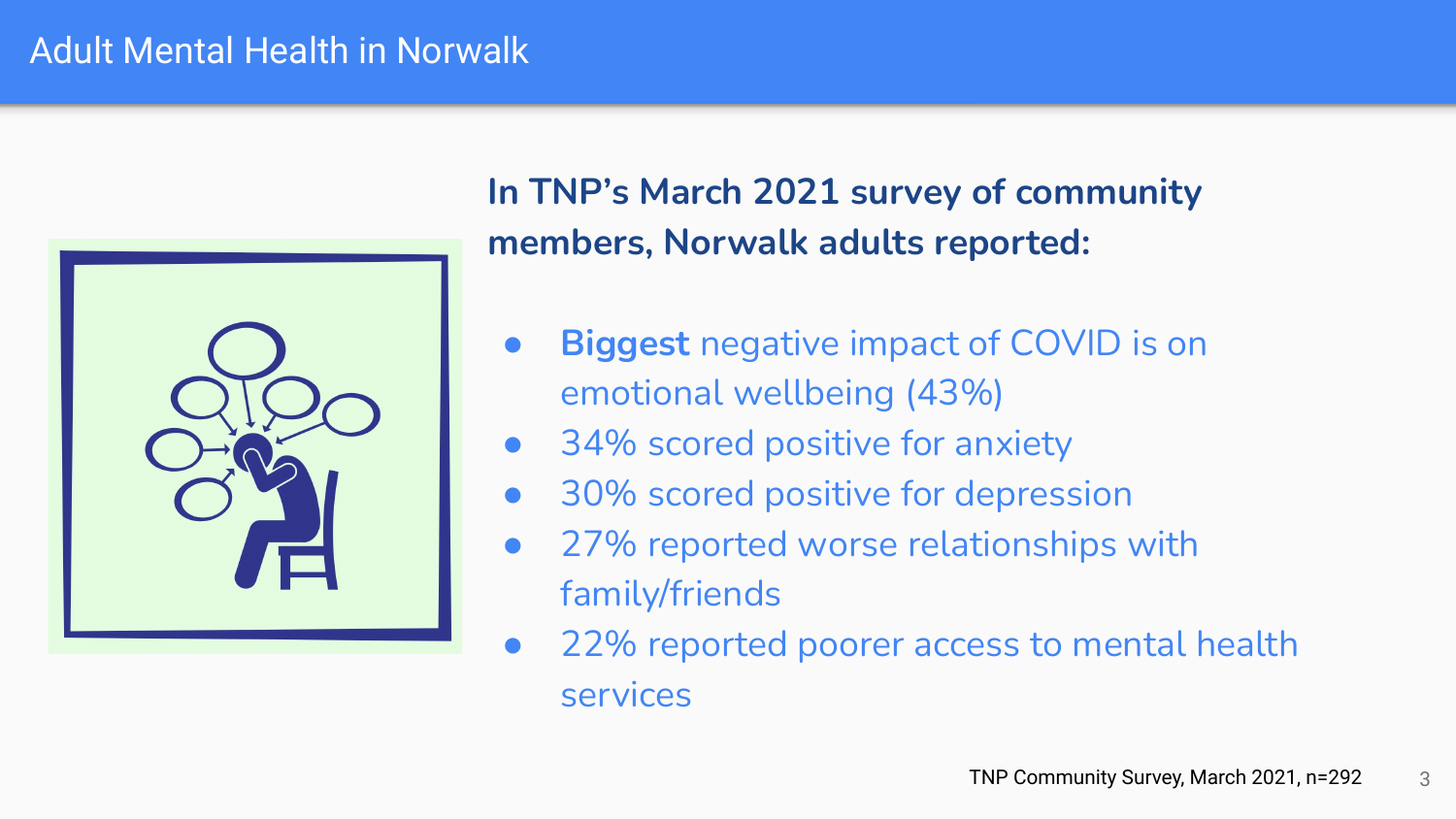# Youth Mental Health in Norwalk



**In TNP's June 2021 youth survey of 7th-12 graders, Norwalk youth reported:** 

- 73% found pandemic very or somewhat stressful
- 61% do not feel connected to other kids at school
- 39% reported depression (32% MS, 46% HS)
- **13%** reported suicidal ideation
- **7%** reported suicide attempt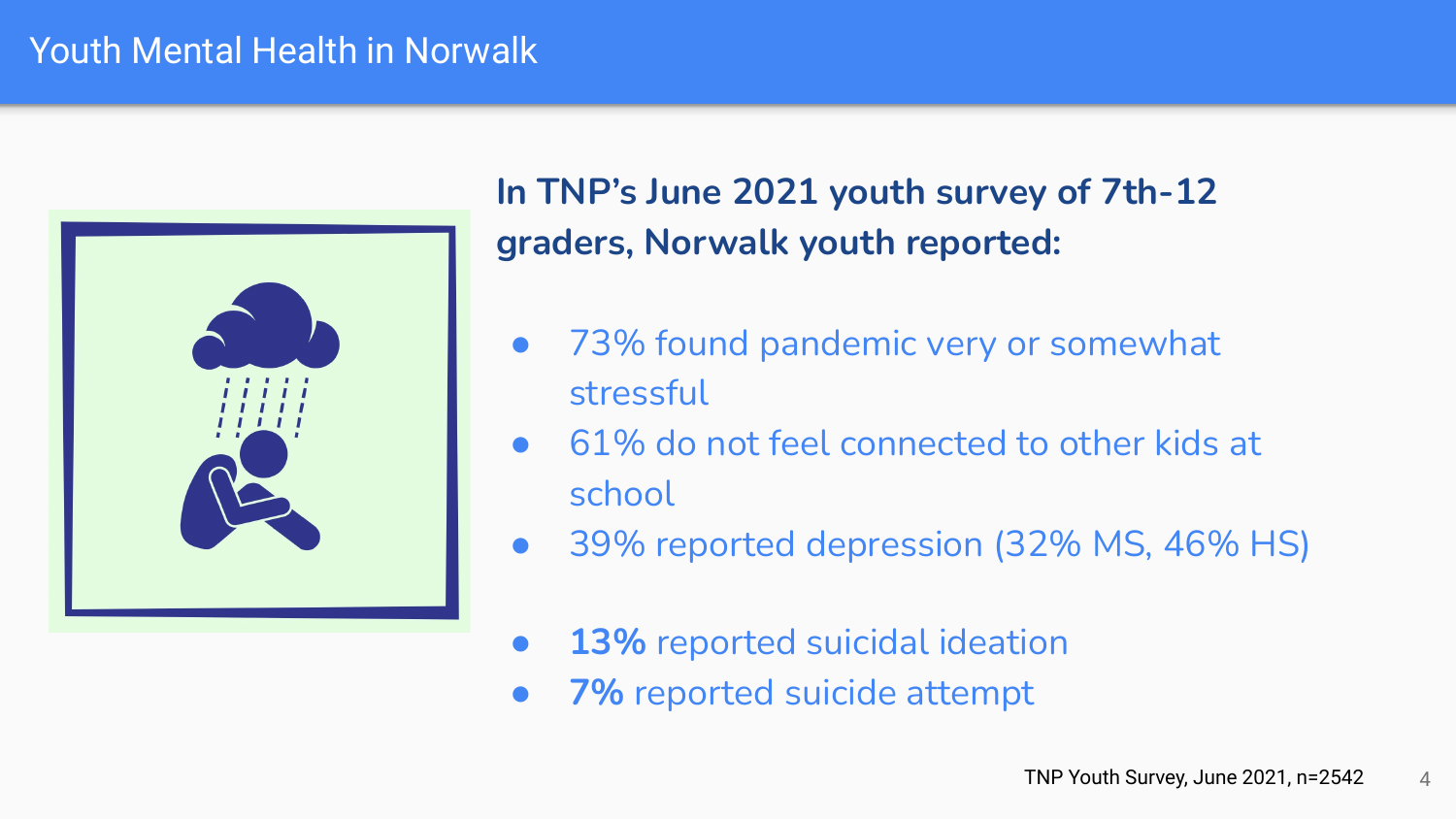## Youth at Highest Risk in Norwalk



# **Groups experiencing above average depression rates, from 43%-49%:**

- Blacks, Hispanics, English Language Learners
- Students in special education
- **Multiracial students**
- Students experiencing financial strain
- **Girls**

# **Highest risk group:**

● LGBTQ (>**70**% depression, **20**% suicide attempt)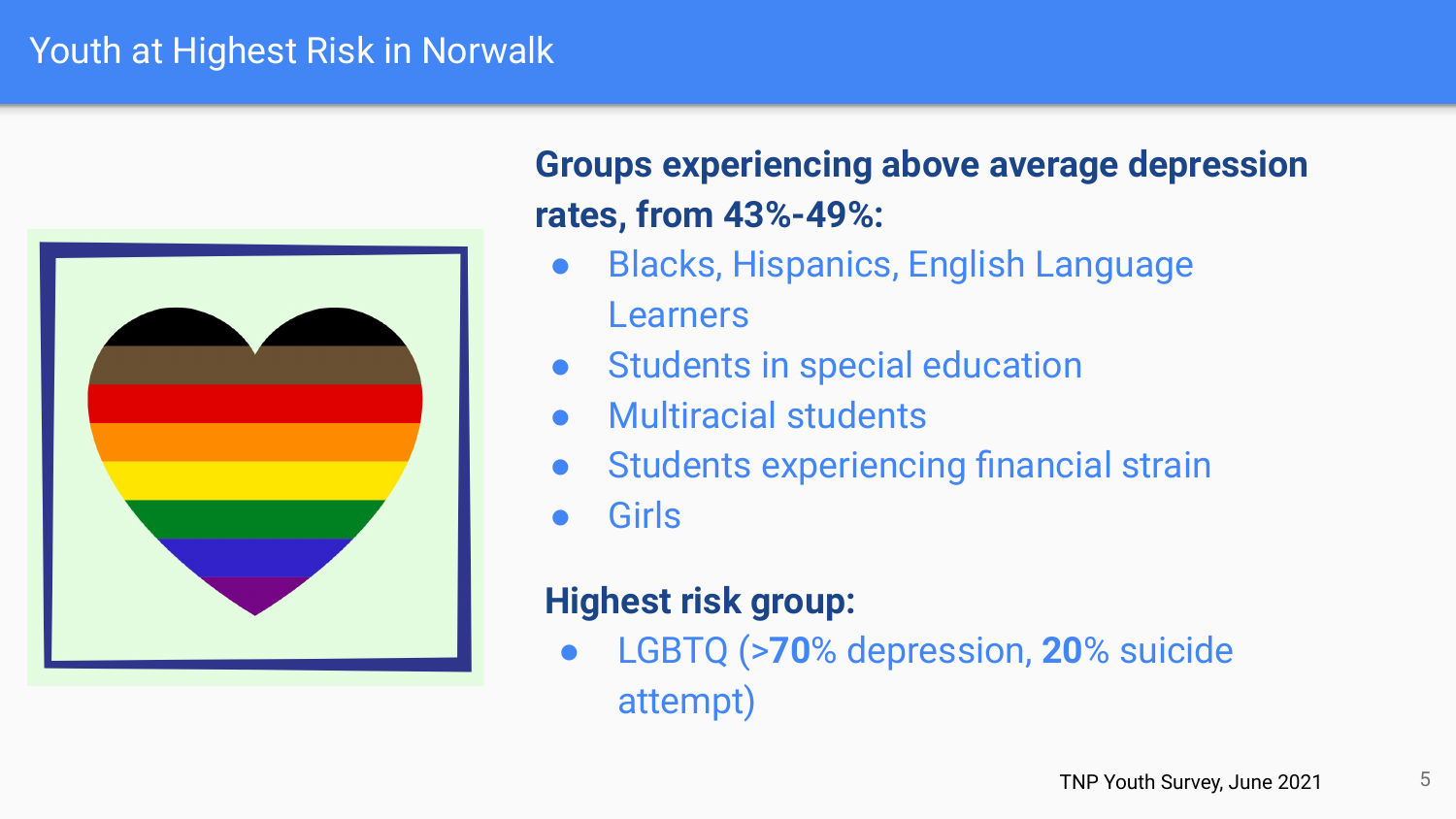# Adult Substance Use in Norwalk



| In what ways has the<br><b>COVID-19 pandemic affected</b><br>you in terms of the following<br>behaviors: | Do not use/<br>not<br>applicable<br>% | <b>LESS</b><br>% | <b>No</b><br>change/<br>the same<br>% | <b>MORE</b><br>% |
|----------------------------------------------------------------------------------------------------------|---------------------------------------|------------------|---------------------------------------|------------------|
| Using alcohol                                                                                            | 30.3                                  | 18.3             | 33.4                                  | 17.9             |
| Using nicotine (cigarettes or vapes)                                                                     | 60.6                                  | 9.8              | 21.6                                  | 8.0              |
| Using marijuana (THC, weed, edibles)                                                                     | 67.9                                  | 10.7             | 15.2                                  | 6.2              |
| Using prescription drugs for the<br>purpose of getting high or to feel good                              | 70.4                                  | 10.3             | 15.1                                  | 4.1              |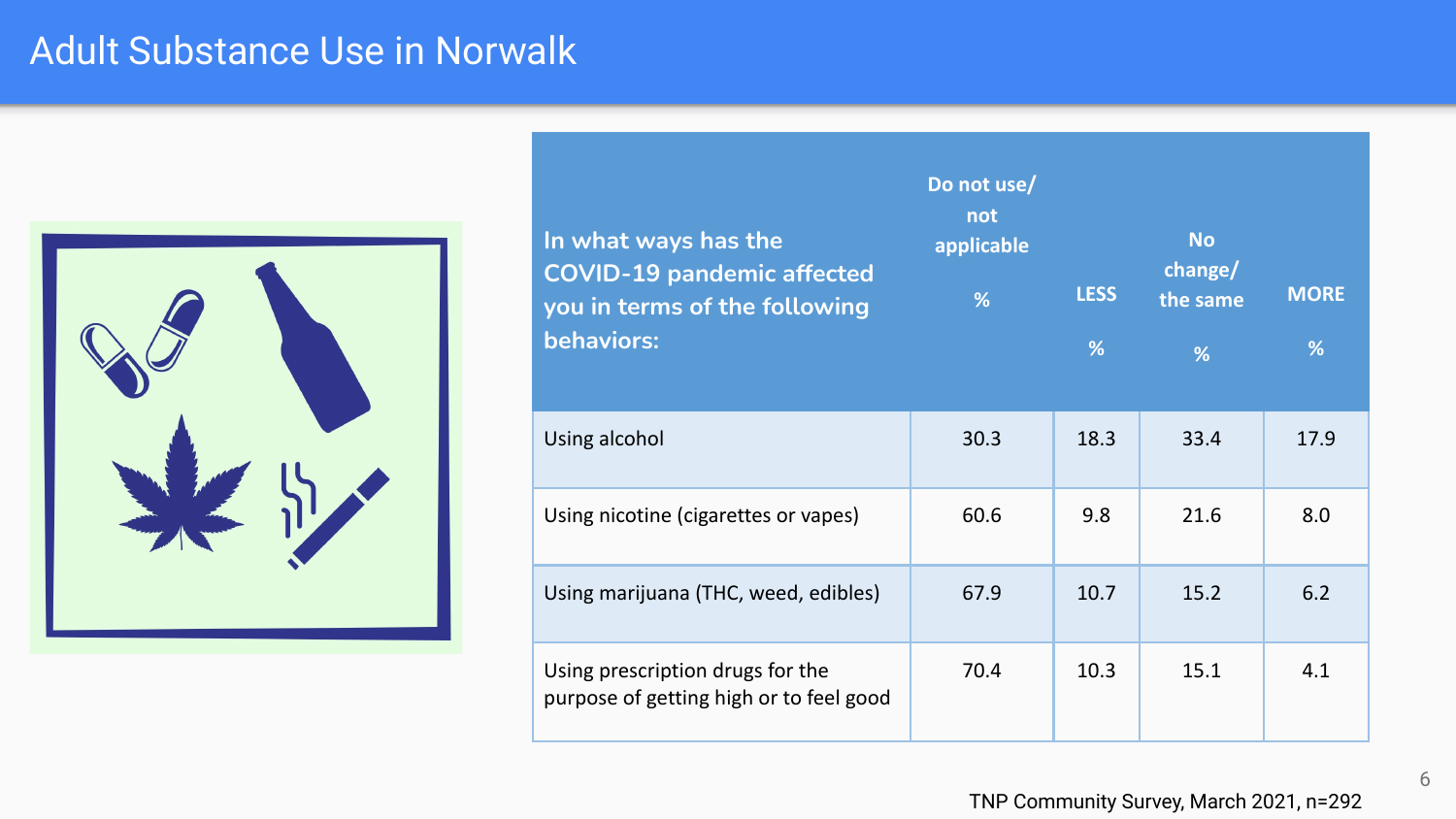## Youth Substance Use in Norwalk



# **Substance use rates decreased compared with the November 2018 youth survey by Positive Directions.**

- Alcohol remains the most consumed substance, with 15% of 7th-12 graders drinking (almost ¼ of seniors).
- Among students who drink, 1 in 3 vapes and 1 in 5 uses marijuana.
- Higher rates: LGBTQ, students with depression, special education, financial strain, girls.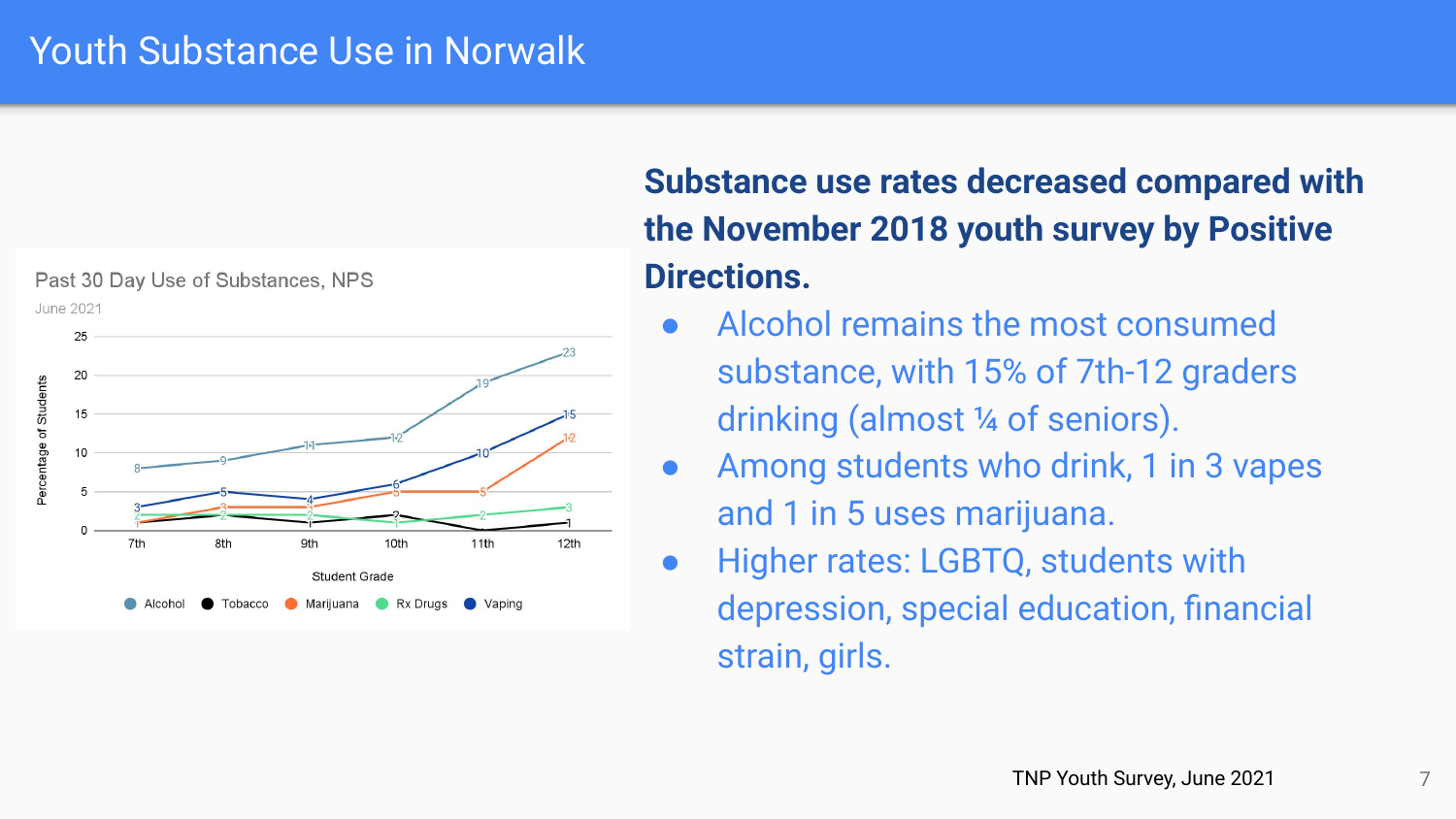# Norwalk Community Knowledge & Attitudes around Substance Use



#### Adults:

- 28% think drinking alcohol is a normal part of growing up.
- 16% think marijuana is a normal part of growing up.
- 43% think alcohol consumption is common at Norwalk beaches.
- 23% think alcohol is common on school grounds during band/sports events.

#### Teens:

- $23\%$  do not think drinking 5+ drinks at a time, 1-2 times per week, is harmful.
- 35% do not think using marijuana 1-2 times per week is harmful.

#### Laws & Practices:

- 36% of adults are unaware of the Social Host law.
- 29% of adults are unaware that the legal age for tobacco/vaping is 21.
- 22-23% are unaware of safe storage & disposal for Rx drugs.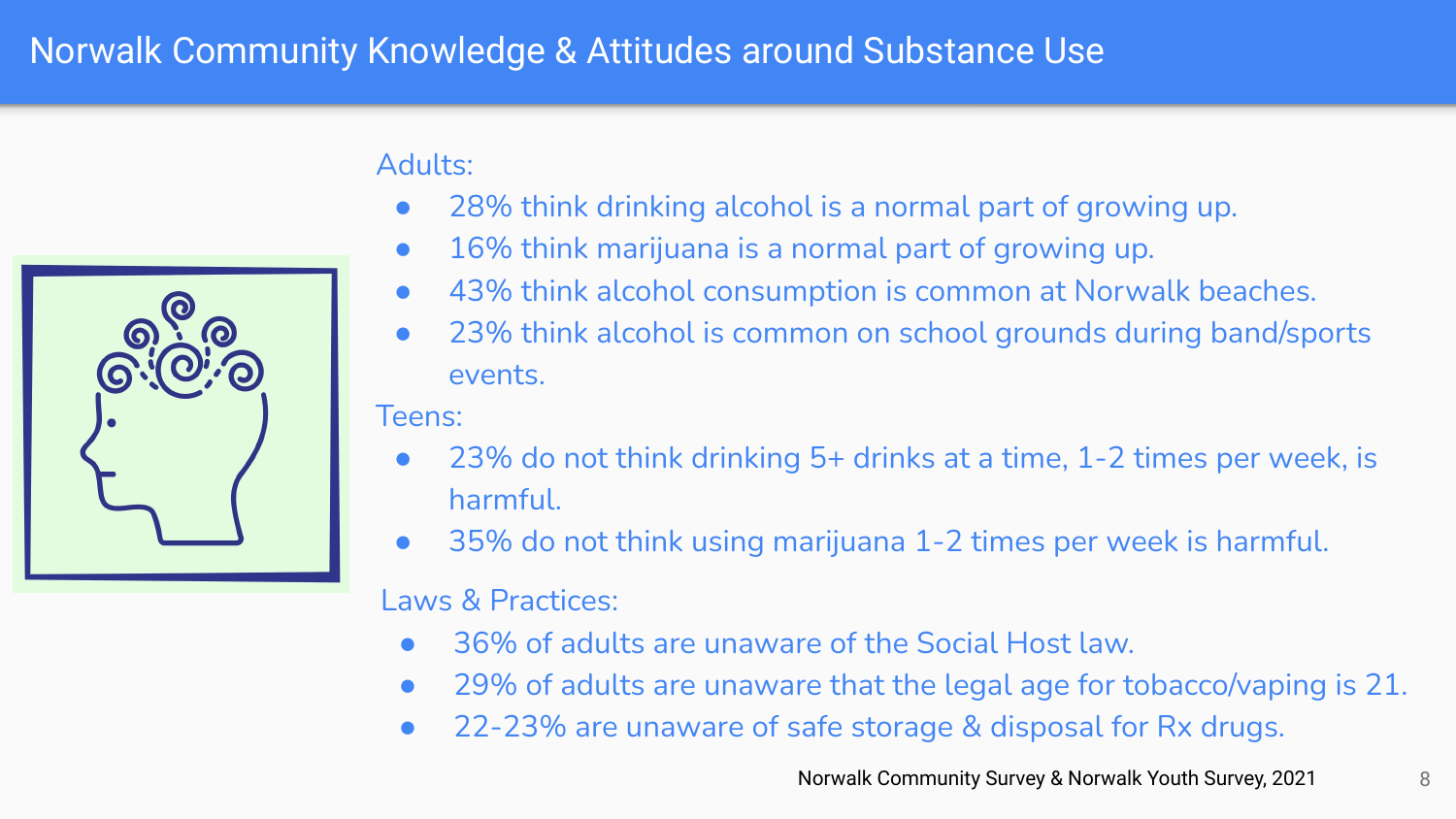# Considerations for City

#### MENTAL HEALTH

#### Need for Social Supports:

- Friendship benches, chess tables in parks
- Teen center
- Outdoor eating
- Neighborhood block parties
- Maximize mentor program

#### Visible Supports for At Risk Groups:

- LGBTQ signage
- Gender neutral bathrooms
- Spanish / other cultural programs

Commitment to Mental Health & Suicide prevention:

- 988 signage on bridges, at mall
- All City staff QPR trained, LGBTQ trained / affirming
- Advocacy for Crisis Stabilization / Respite

#### SUBSTANCE USE

- Lighting, signage at beaches
- Enhanced police patrols at beaches
- Local ordinances around marijuana sales
- Environmental scans around vaping/marijuana
- Signage around legal age for substance use
	- Digital signs (health & wellness)
	- Traditional signs
- Support campaigns
- Restorative practices (schools > YSB)
- Work toward making the City a Recovery Friendly **Workplace**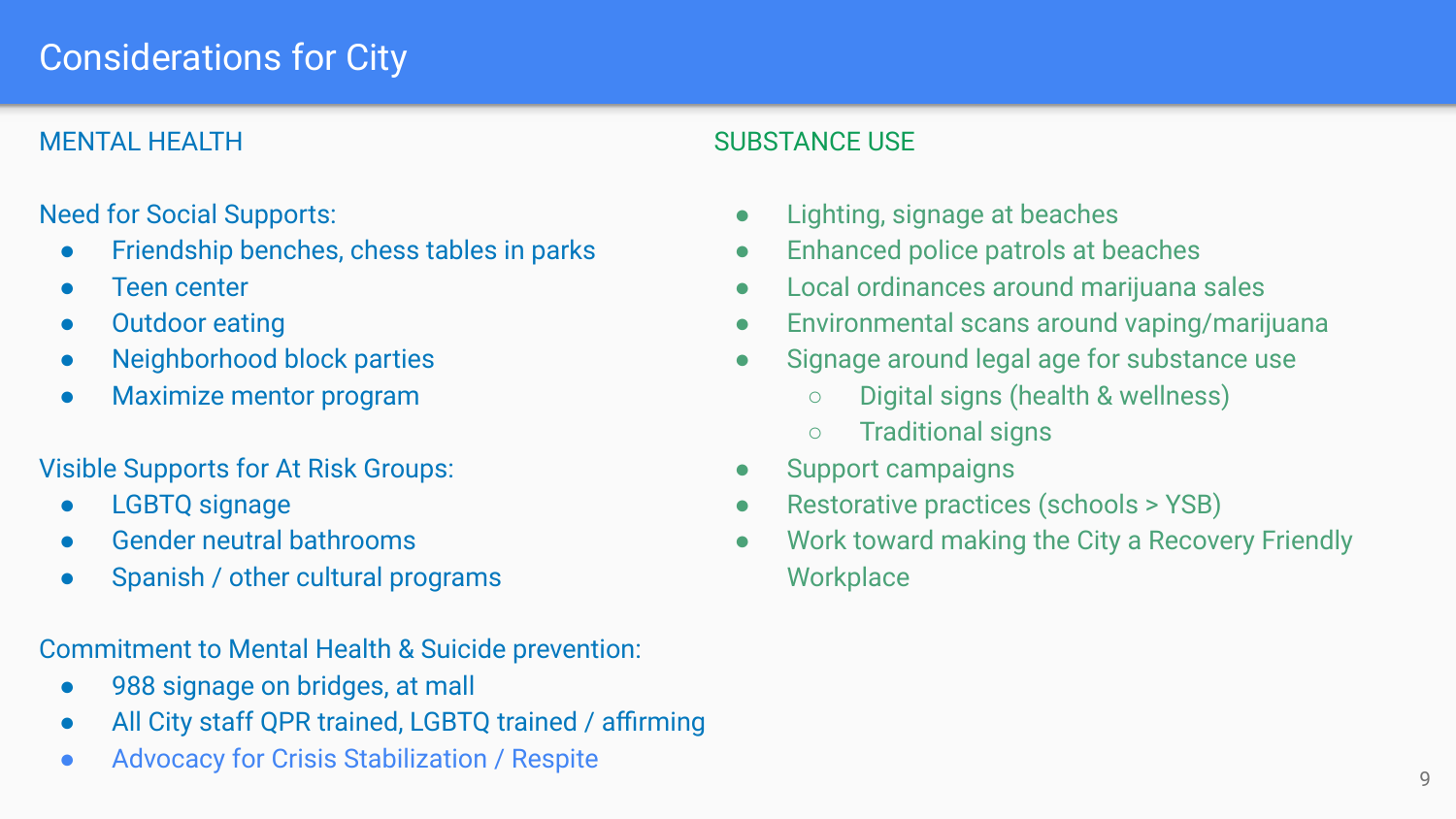# Where to Find Behavioral Health Services & Supports

#### <https://www.thenorwalkpartnership.org/get-help>

- Read about the mental health, substance use, and support services programs in Norwalk
- Download behavioral health resource list in English or Spanish
- Download list of free emotional supports for teens

# The Norwalk<br>Partnership

NG SUBSTANCE MISUSE AMONG YOUTH AND YOUNG ADUITS



#### [https://www.thehubct.org/](https://www.thenorwalkpartnership.org/get-help)treatment

- Get regional resource list of treatment providers
- Get regional list of support groups